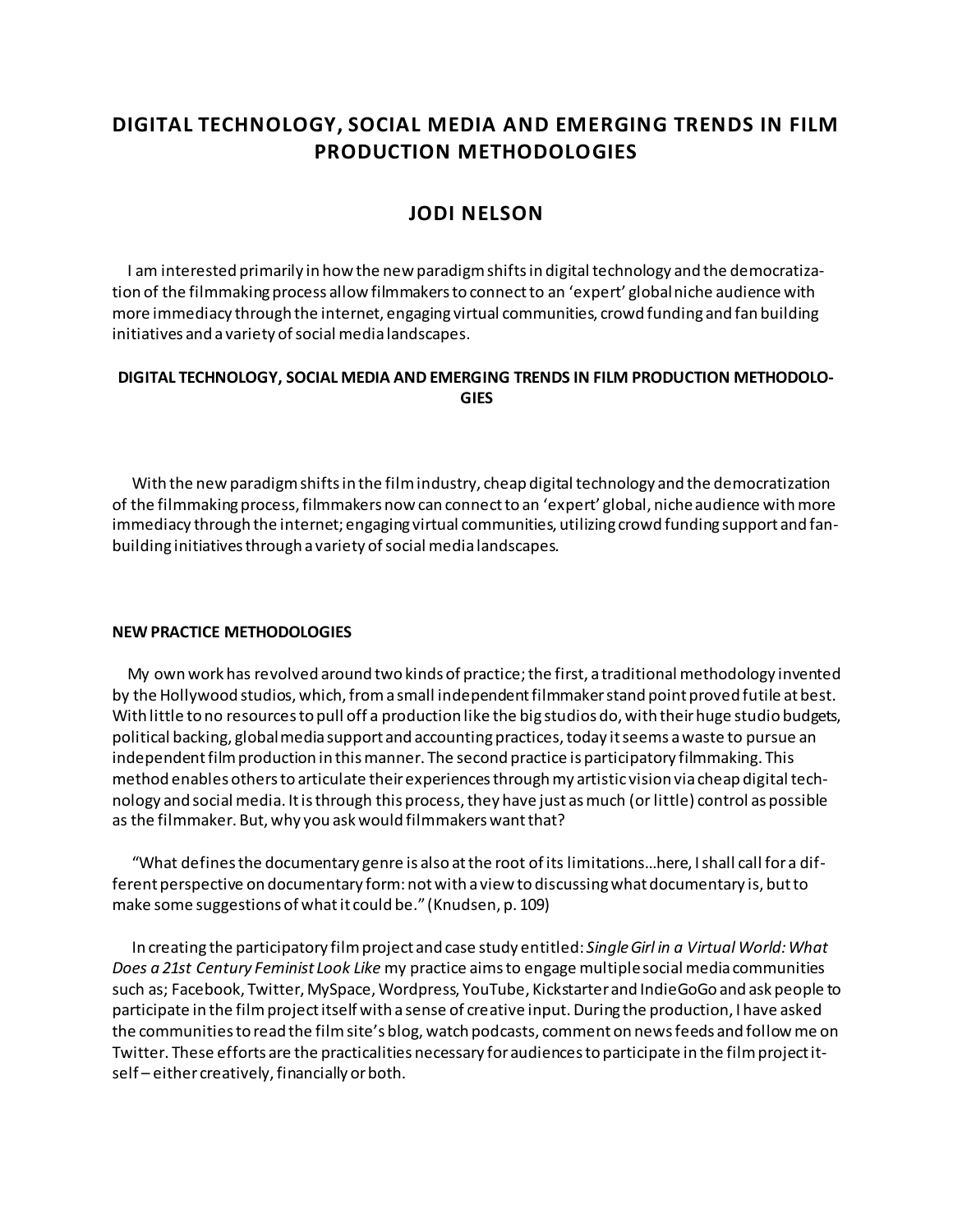The project's content has begun to emerge and appears in its raw shape as a video diary of sorts, with participants weighing in on the topic of the week, freely giving their insights, thoughts and feedback through the multiple social networks –either in video, textural or both. For the filmmaker, this serves as a rich valley of resources that can be integrated in the film's narrative. However, when attempting to construct a narrative thread by gathering content in this way, it brings up many potential problems. "Recording a video diary, if you don't want it to become public, is a risk; perhaps more so than a written diary, because the medium of video implies a mass audience." (Rothwell, p. 154)

 One of the exciting things about these new possibilities for filmmakers and audiences alike, despite the potential ethical pitfalls, is the creative flow of information, access to resources and sharing of content. Independent filmmakers who are limited on budget, time and production technologies can gain a tremendous amount of quality production value by sourcing content in this way.

 Whichever way they came into the community, the goal is to keep them there, involve them in the production efforts and keep them just as excited as you are about the project. And to do that, there must be a transparency between the creator and the fan-base participating in the project itself. This covers a multitude of scenarios such as; copyright issues, ethical boundaries, life-rights, video-audio rights and original content ownership. By simply asking for their permission seems to be fair enough for their participation. "Key to the success of that relationship is that it demands a responsibility for the consequences of the filmmaking that go beyond the film itself." (Rothwell, p. 155)

 When I started this case study, I had an overall fear of intellectual property thievery; which stemmed from my traditional, Hollywood studio practice experience. "Rather than oppose this "illegal activity," we welcomed the pirating and began distribution directly to the pirates at production cost value." (Blagrove, Jr., p. 176) Delightfully, once I began my practice in this participatory way, I could begin to see it actually had many benefits of being 'stolen' and shared virally. The more I blogged and podcasted callsto-action the more activity my social networks would see, more members would sign up for my news feed, follow me on Twitter, 'Like' me on the *Facebook* page, and read my *Wordpress* blog. Then of course, the whole idea of this process was once they were fans within my social networks, they would participate and share content I could then use freely in my film.

#### **VIRTUAL AUDIENCES**

 "The on-going conversation with your audience can be a source of inspiration, motivation and ideas. It's this powerful new link with the audience that the old power players don't understand." (Kirsner, p.4) I can no longer imagine going back to a traditional filmmaking practice hoping to make a modest living, or even attempt to have a sustainable career by playing by the old rules of the studio production and delivery system. The windows of financing and distribution are just to complex, too expensive and too long of a cycle to have any hope of quick returns on investments or to gain access to huge marketing budgets for global exposure of film product.

 "By empowering ordinary people to speak as experts, they question the basic assumption of dominant ideology, that only those already in power, those who have a stake in defending the status quo, are entitled to speak as if they know something" (Juhasz, p.304). It is with this notion that is measuring how social media, digital technology, alternative production methodologies and various new delivery strategies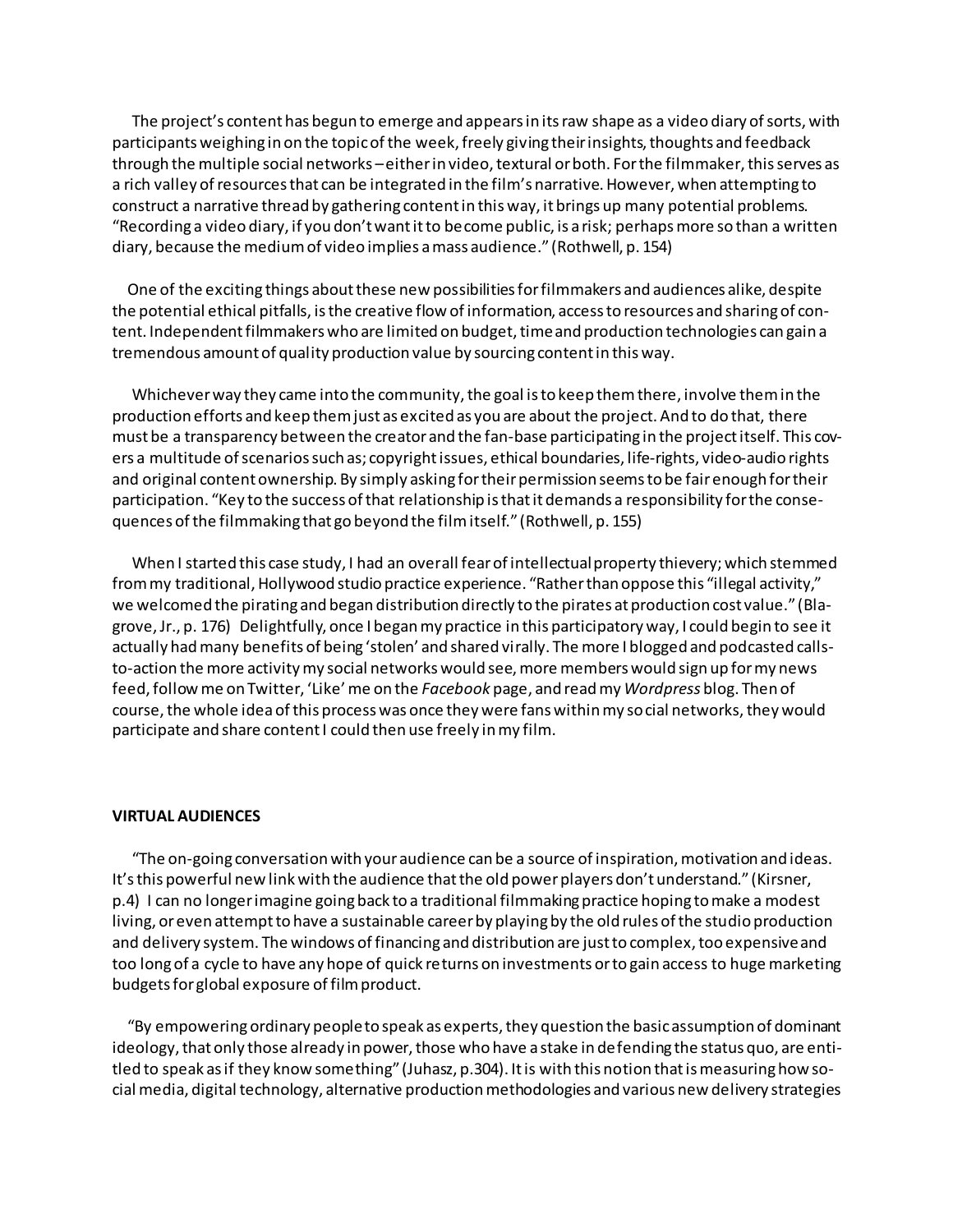are providing information on the impact of the film's message and its creative process. Does this mean the film is suitable for a theatrical release?

 My practice is showing that audience participation does, in fact, impact both the audience and the filmmaker inherently by creating art in this way. Instead of outsourcing functionalities to other resources in a traditional sense, I had to become an all-encompassing expert. But, one now asks the question - who is in control? Who is the 'auteur' with the vision? What happens if the film's narrative thread goes off-track? Who are the performers and what ethical considerations are at stake?

 How can I draw an audience into the reality of the situations being dramatized, "to *authenticate the fictionalization*?'...what are we to make of films where real people apparently 'play themselves' (or variations on themselves), or hybrids where a combination of actors and non-actors improvise in a documentary-like scenario?" (Ward, pg. 192) It is the originator's role to ensure that the participatory environment also abides by the community rules of transparency, honesty and attributes of authentic form. "Notions of performance in documentary are therefore potentially controversial –accusations of people 'not being themselves' or 'playacting' are rife, and are deemed to be a central problematic for a film's documentary status or credentials." (Ward, p. 192) Otherwise, not seeing these participants in person; looking them in the eye – how is the filmmaker to know what is factual or fictitious?

 A greater embrace of innovation and experimentation in this method is needed in leveraging these projects with the ability to fail without showing loss of value. Technological knowledge and new creative approaches to build communities and better business models that filmmakers and artists alike are needed. It is possible to achieve a quality film production with inherent.

 By engaging in filmmaking practices in these fundamental ways, a shift of power away from the larger powers of the studios, and back into the hands of the creative filmmakers and their loyal fans should be embraced, not feared. "The question for makers, consumers and scholars of moving images are what distinguishes documentary online from documentary made for other channels, and whether the internet has any distinct, useful or unique characteristics that offer documentary anything more than just another means of distribution." (Birchall, p. 279) A process of creative flow, execution and community outreach is a necessary part of this practice and to maintain a sense of shared community.

#### **TECHNOLOGICAL SHIFT**

 A profound new shift in mindset was needed to set off on a new course of practice; even though outcomes are uncertain. "First, in organizing geographically diverse individuals around a common interest in watching or making documentaries, there are new forms of community; second, new means of creation and distribution...to seek to change people's minds or reinforce a viewpoint; third, we have increased access to 'dirty reality' in the form of footage of current events and violent conflict; and fourth, video diaries and other moving images give us an increased range of intimate access to the lives of other people." (Birchall, pg. 179) Differences in workflow patterns, a means of gathering content, and a creative approach within high production value considerations, compromises and technical limitations stretch limits on what is possible.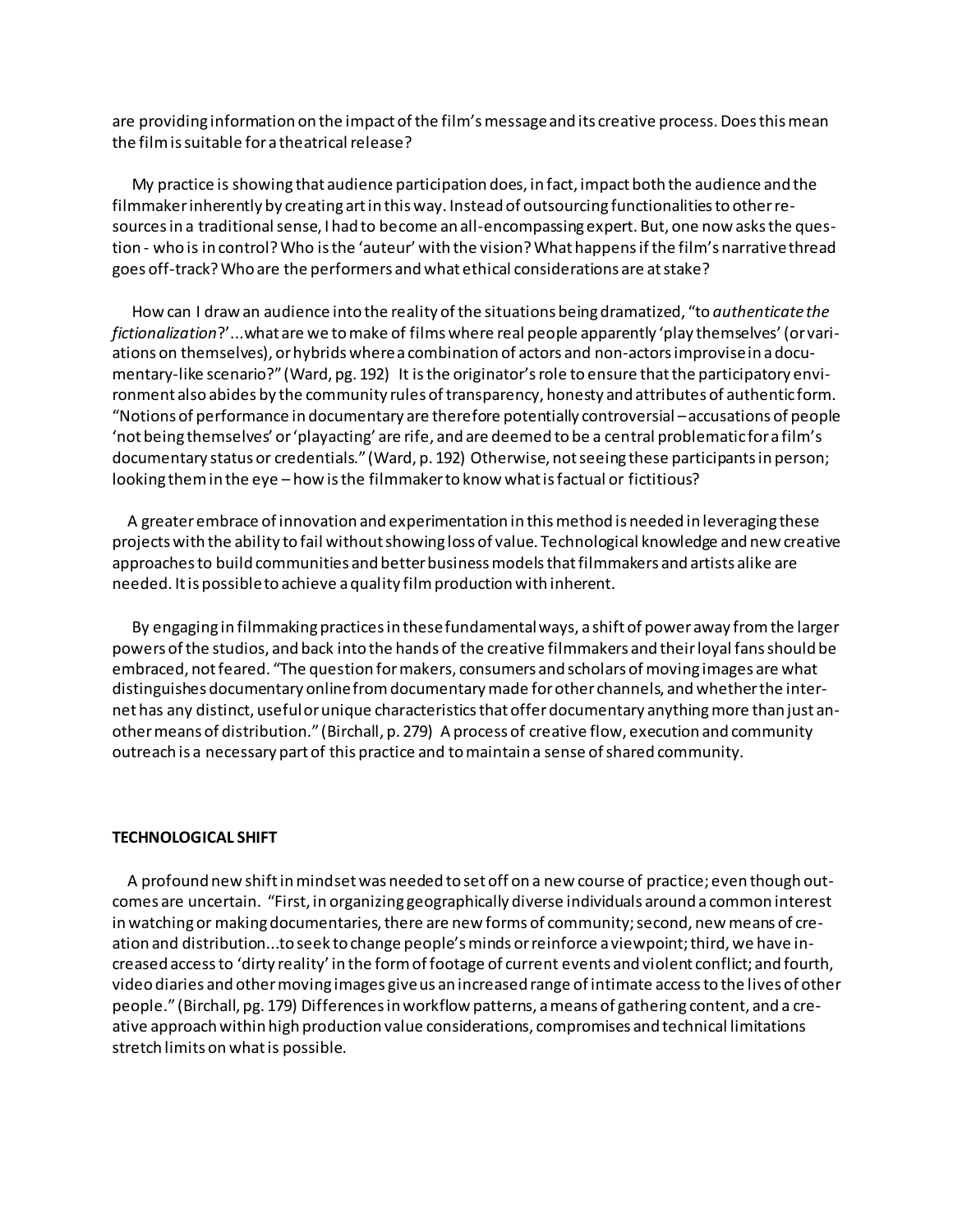Thousands of entries, news feed comments, tweets, sharing of videos and user-generated content (UGC) from YouTube and other rich video sites by community members fill the coffers of content. Skype interviews became a relevant resource of production activity for capturing remote interviews, even though the media is still not high value. During this process, I discovered because I was developing a rich social network, people I knew in my personal social circles; friends, family, co-workers, business associates, etc. suddenly became keenly aware of the project I was making and were eager, or at least willing when pressed, to participate in the project.

 User generated content (UGC) has been the most pervasive amount of content, shared and streamed by my community members so others can comment, share and watch within the framework of the film's websites. "By contrast, the easy availability of material to work with online is matched by the ease of remixing and redistributing." (Birchall, p. 280) This aids the independent filmmaker who need opensource, archival clips in order to create a film narrative. There are ethical and intellectual rights considerations, however that must be mentioned.

 It is also important to note, because technology is cheap, social media pervasive and artistic democracy entering the creative fold, doesn't mean the value of the art or the film maker behind its creation should be valued any less. "People made information about themselves available on the internet in such a way that theoretically anyone could see it, but in practice few did." (Birchall, p. 281) The reality of the new entrepreneurial filmmaker is not only making just a film project, but rather building a community of like-minded people who want to support a film project and future projects – in essence building a sustainable brand. This takes an inordinate amount of time, effort, management and technical troubleshooting. Not to mention, technological requirements, necessary to connect all of these networks in a functional and significant way - once they are functional and put in motion, should self-perpetuate. This is an ongoing resource of time and labor that must be considered.

 The benefits in making art in this way far exceed the amount of time and effort it takes to build an online brand and identity. Other filmmakers too, are building sites with the intention of creating a sustainable business model, as well as attracting a built-in fan base that can't be bought with traditional advertising and press campaigns by the larger studios. The case study of *Four-Eyed Monsters* by Arin Crumley was a forerunner for this social media movement. Films are now being made everywhere and there are audiences out there who are looking for them. Audiences, however, are fickle, but entrepreneurial filmmakers have a distinct advantage over the big studios by creating art that is meaningful and creatively autonomous, while building a loyal fan base, which will enable the artist to self-sustain.

#### **PARTICIPATION**

 Does the 'audience' participating in the early stages of a creation raise expectations for the audience? What about for the filmmaker? Does it impact the artist's methodology of creation itself?

 Participation between audience and filmmaker enables each to develop a relationship that goes deeper than merely one from a consumer or isolated artist's point of view. It becomes a two-way process; although being auteur and the creator of the project, driving the subject matter, its pacing and narrative criteria, provided an overall control and direction for the project. It is important to note, that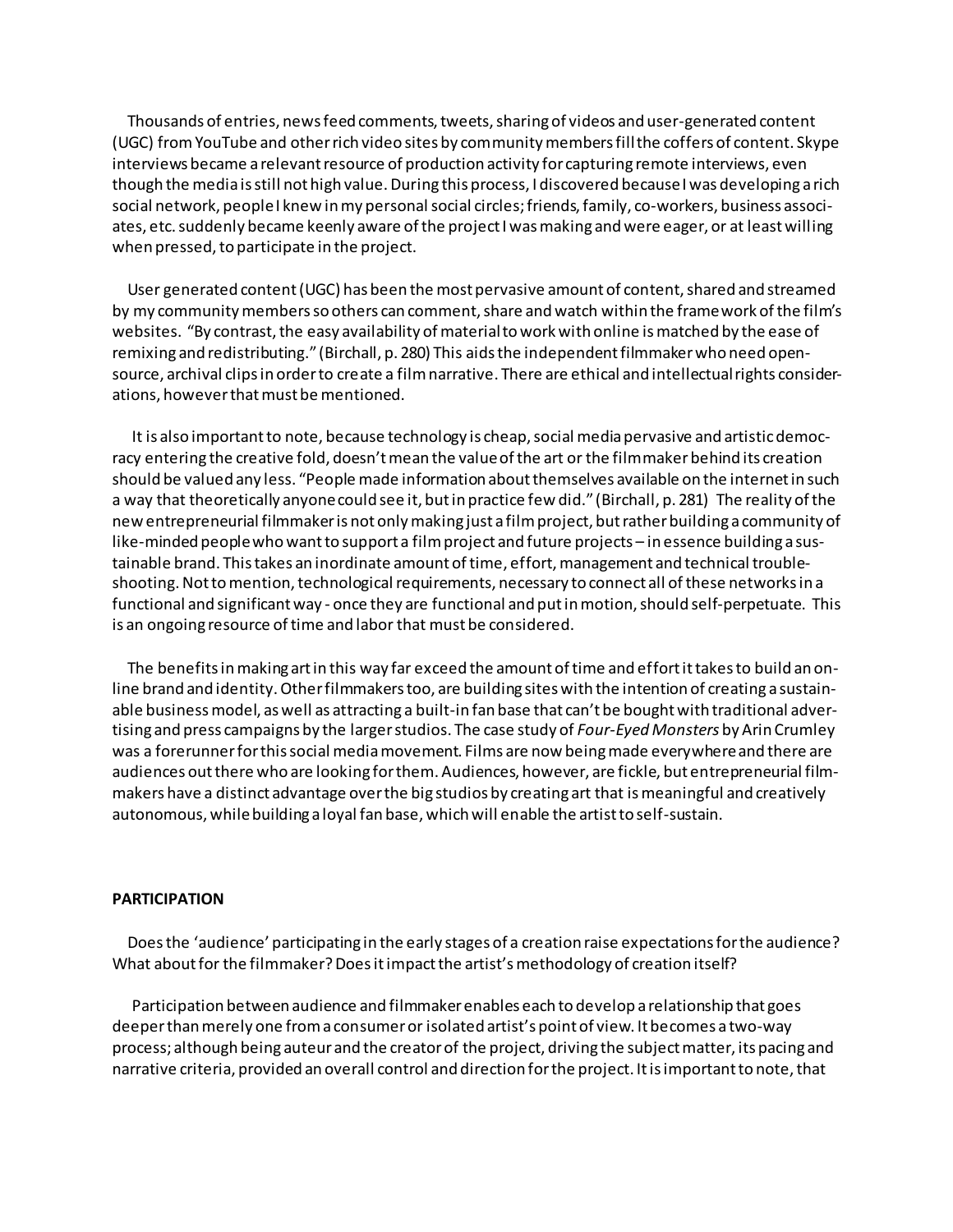its subject or method itself wasn't diminished in value, nor did it have the perception of being an amateur product. In fact, it's been the opposite, which emphasized stronger value for both the filmmaker and the project being created with the audience. The process has allowed a more authentic, accessible and transparent relationship to develop amongst the community, which makes the film's subject, and experience, more tangible. Having the film aimed specifically towards a key, niche audience, seems to make them keen to be involved and stay invested for future projects. It is the script or narrative and production value which must be the best possible so there is a perception of professionalism throughout the production.

 The community does, in fact, communicate amongst themselves and will certainly 'police' any activity that does not acquiesce within the group. This 'policing' by the community assures transparency, trust, authenticity and protection against spam and unwanted advantages a filmmaker or other community member may seek to squeeze information and/or money out of its community for personal gain. "The immediacy of new online forms should not be mistaken for a lack of mediation…authenticity is highly prized by audiences." (Birchall p. 282-283)

 There are certain sacrifices that must be made outside of the normal filmmaking agenda; such as engagement in crowd sourcing campaigns, new technological learning curves and social media training, traditionally hired out (i.e. media partners, technology programmers, sales/fulfilment houses, marketing firms) must be learned. There are many perceived benefits, as well as challenges in this new era of digital technology and social marketing tools that are advantageous for both the filmmaker and their audiences.

 Measurable changes in production practices must also be adhered to by utilizing these online tools and cheaper production technology. How does this change the storytelling process?

 Technological considerations must be made for the lack of financing and a large crew. The entrepreneurial filmmaker is now essentially a 'one person crew' where every single shot, direction, post-production/ editing, writing, producing, marketing and digital online development and management can be achieved with the sole artist. Aesthetic compromises are also at stake. However, it is worth noting that with small cinema, mobile and online video distribution choices that are growing every day, there are many outlets of distribution that do not require a 35mm or HD production aesthetic to tell a story. Ultimately, the script is still at the heart of every film – it is only the methodology and system of delivery that has changed. "The film business remains a single product industry. The product may be available on many different platforms, but it is still the same thing." (Hope, 2010)

 With the attraction of crowd funding sites such as, Kickstarter and IndieGogo, financial resources are now available for filmmakers, who don't have access to rich uncles, mix with the Hollywood investor crowd, or can fund their projects across a mass of credit cards. "Expectations have changed considerably, probably completely. Buyers and audiences behaviors are different, those that still remain that is. Products are valued at different levels. We live in a new world. Our strategies must change with it." (Hope, 2010) The production and fundraising of a film in this style is beginning to produce a more valuable, sustainable, niche-market product and is changing the traditional market structure of distribution and delivery for independent filmmakers outside of the Hollywood system. It is also providing a platform for artists in countries without the support of film communities, government subsidies or fundraising activities. This enables a global access to films and stories that might otherwise never be told. "On the face of it, *Kickstarter*is pretty harmless, and I think the founder's intentions are good. It's great that people can raise money for cool things from the crowd. It's hard to raise money, especially for the arts, and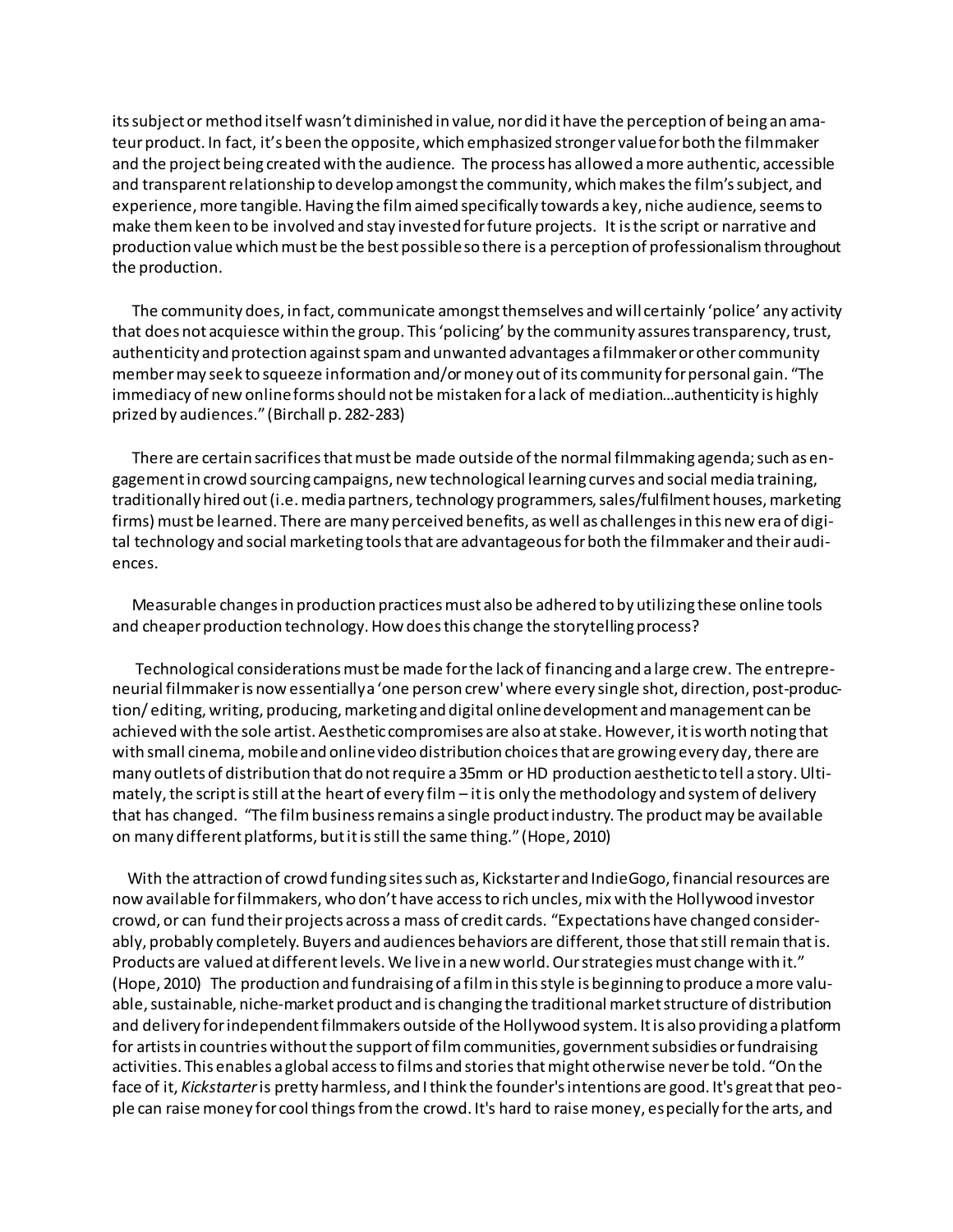there have always been a lot of gatekeepers in the way. Now, the people can decide what gets funded." (Newman, 2011)

 Still, further questions for scholarly and industry debate continues. Will it be profitable? How can a filmmaker, who makes a film online for free ever hope to see a profit, much less sustainability? For Hollywood, what affects the bottom-line ultimately, is the question they [studios] are waiting to see emerge profitable.

#### **CONCLUSION**

 If it is profitable, how will this change the open democracy of the 'wild west' we see now in this new trend? Will it continue to be available and 'free' to all or be monopolised, packaged and sold as IPO to the highest bidder forcing filmmakers to go through yet another middleman to make their films? Will these online, participatory, transmedia interactions incentivize the audience to buy the finished product and any subsequent ancillary products associated with the creative product? What about future projects the filmmaker produces? Can there be added sustainability in this model? These questions and more that arise through research and practice will continue to merit further question and research. With arts funding continuing to dwindle, such as the reduction in grants and lottery funding, filmmakers have turned to crowd funding to finance their livelihoods – but will the audiences enable that to become a reality, or will the studio systems in place prevail?

 "Creators, Distributors, and Marketers have accepted a dividing line between art and commerce, between content and marketing. By not engaging the filmmakers in how to use marketing tools within their narrative and how to bring narrative techniques to the marketing, we diminish the discovery and promotional potential of each film." (Hope, 2011) On a larger scale, projects in this realm will emerge answering the question of how this new methodology of filmmaking relates to a wider economic, cultural, environmental and social scale.